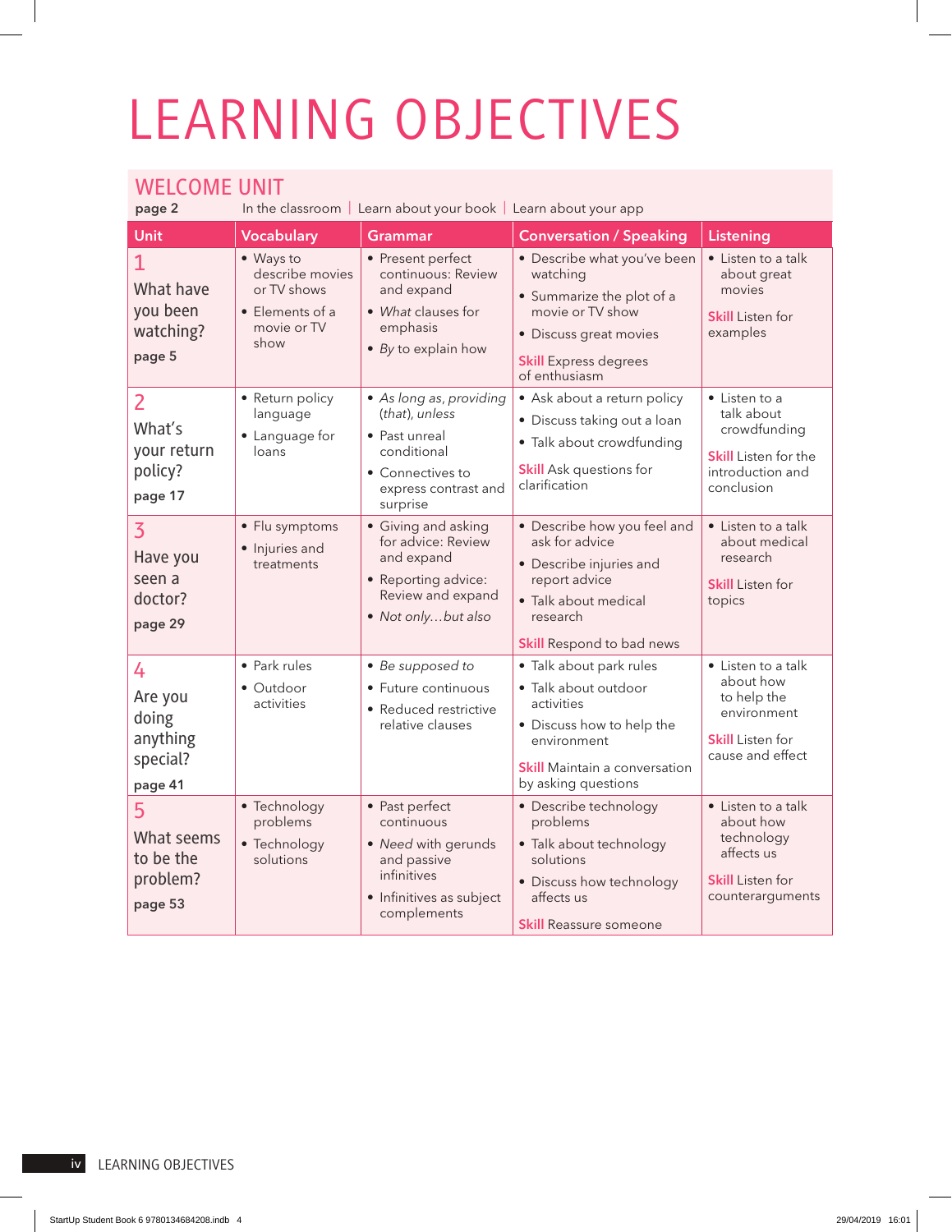| Pronunciation                                      | Reading                                                                                          | <b>Writing</b>                                                                             | Presentation                                                                                                                    |
|----------------------------------------------------|--------------------------------------------------------------------------------------------------|--------------------------------------------------------------------------------------------|---------------------------------------------------------------------------------------------------------------------------------|
| • What clauses                                     | • Read about changes<br>caused by technology<br>Skill Recognize jargon                           | · Write about a movie or<br>TV show<br><b>Skill Write a strong topic</b><br>sentence       | • Give a presentation<br>about your favorite kind<br>of movie or TV show<br><b>Skill Stay calm</b>                              |
| • Blend past modals                                | • Read about the health<br>benefits of giving<br><b>Skill Identify sources of</b><br>information | • Write an email to<br>dispute a problem<br>Skill Use polite language<br>in a formal email | • Give a presentation<br>about an interesting<br>crowdfunding project<br><b>Skill</b> Speak with authority                      |
| • Link consonant and<br>vowel sounds               | • Read about the pros and<br>cons of an issue<br><b>Skill</b> Identify pros and cons   summary   | • Write a summary<br><b>Skill Write a good</b>                                             | • Give a presentation<br>about an app or<br>innovation that can<br>improve people's health<br><b>Skill</b> Keep graphics simple |
| • Supposed to                                      | • Read a travel website<br>Skill Recognize hyperbole                                             | • Write a persuasive<br>argument<br><b>Skill Introduce opposing</b><br>arguments           | • Give a presentation<br>about a beautiful<br>natural place<br><b>Skill</b> Give your audience<br>an overview                   |
| • Link final consonants to<br>beginning consonants | • Read an article about<br>hacking<br><b>Skill Identify contrasts</b>                            | • Write a product review<br><b>Skill Write relevant</b><br>subheadings                     | • Give a presentation<br>about an advance<br>in technology<br>Skill Speak slowly and<br>clearly                                 |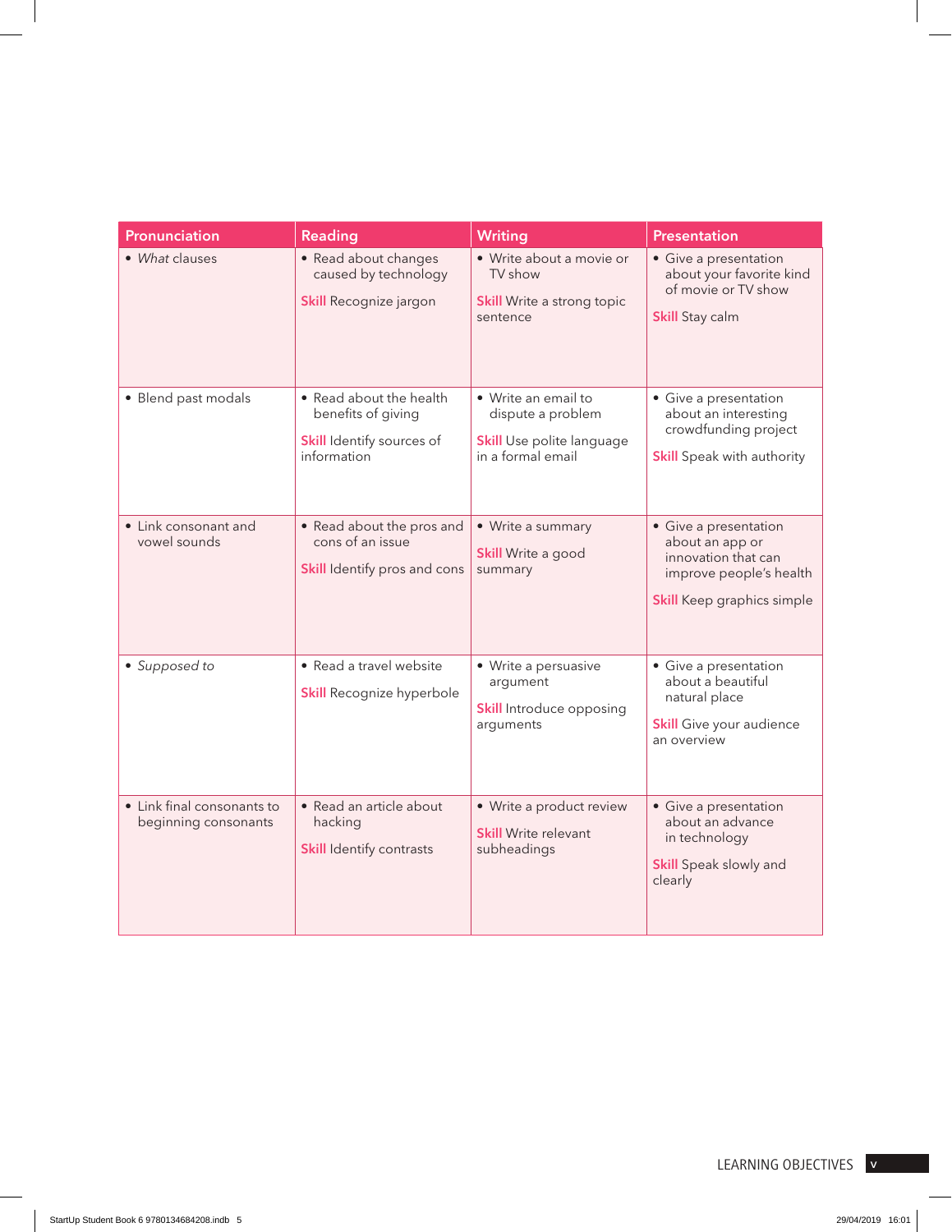| <b>Unit</b>                                       | <b>Vocabulary</b>                                                               | <b>Grammar</b>                                                                                                                                                                                 | <b>Conversation / Speaking</b>                                                                                                                                  | Listening                                                                                                         |
|---------------------------------------------------|---------------------------------------------------------------------------------|------------------------------------------------------------------------------------------------------------------------------------------------------------------------------------------------|-----------------------------------------------------------------------------------------------------------------------------------------------------------------|-------------------------------------------------------------------------------------------------------------------|
| 6<br>Where was it<br>made?<br>page 65             | • Materials and<br>decorative<br>objects<br>• Musical terms<br>and descriptions | • Simple present and<br>simple past passive:<br>Review<br>• Restrictive and non-<br>restrictive relative<br>clauses: Review and<br>expand<br>• You, they, can / can't,<br>could / couldn't for | · Describe a decorative<br>object<br>· Describe music you like<br>• Discuss traditional food<br><b>Skill Express surprise</b>                                   | • Listen to a talk<br>about traditional<br>food<br><b>Skill Listen for</b><br>supporting details                  |
| 7<br>When do you<br>fly out?<br>page 77           | • Air travel terms<br>• Train and car<br>travel terms                           | general truths<br>• Comparisons with<br>gerund and noun<br>phrases<br>• Past habits with<br>would / used to:<br>Review and expand<br>$\bullet$ <i>lt</i> + past passive                        | · Talk about air travel<br>preferences<br>· Talk about travel memories<br>• Discuss past transportation<br>predictions<br><b>Skill</b> Show strong agreement    | • Listen to a talk<br>about past<br>transportation<br>predictions<br><b>Skill</b> Listen for<br>adverbs of degree |
| 8<br>How have<br>you been?<br>page 89             | • Ways of<br>behaving<br>• Self-improvement<br>language                         | • Modals for past<br>regrets and<br>possibilities<br>• Wish and if only:<br>Review and expand<br>• Comparisons<br>between clauses                                                              | · Talk about interacting<br>with people<br>· Talk about self-improvement<br>· Discuss your bucket list<br>Skill Acknowledge a mistake                           | • Listen to a talk<br>about bucket<br>lists<br><b>Skill Listen for</b><br>explanations                            |
| 9<br>Would you<br>mind helping<br>me?<br>page 101 | • Elements of the<br>writing process<br>• Employment<br>terms                   | · Would / Do you<br>mind for permission<br>and requests<br>• Modals with the<br>passive<br>• Likely and certain +<br>infinitive                                                                | • Ask for help and show<br>appreciation<br>· Talk about possible<br>changes at work<br>• Discuss ways to solve<br>problems<br><b>Skill</b> Express appreciation | • Listen to a talk<br>about ways to<br>solve problems<br><b>Skill</b> Listen for<br>tone and intended<br>audience |
| 10<br>Has the city<br>changed?<br>page 113        | • City features<br>and changes<br>• Verbs for getting<br>around                 | • Do or did for<br>emphasis<br>Past perfect with<br>adverbial clauses<br>of time: Review and<br>expand<br>• Non-restrictive<br>relative clauses for<br>comments                                | • Talk about how<br>cities change<br>• Talk about getting<br>around a city<br>• Discuss lost and<br>found items<br>Skill Introduce a popular<br>opinion         | • Listen to a talk<br>about lost and<br>found items<br><b>Skill</b> Listen for<br>attitude                        |

| <b>GRAMMAR PRACTICE / VOCABULARY PRACTICE  page 125</b> |  |
|---------------------------------------------------------|--|
|                                                         |  |
|                                                         |  |
|                                                         |  |